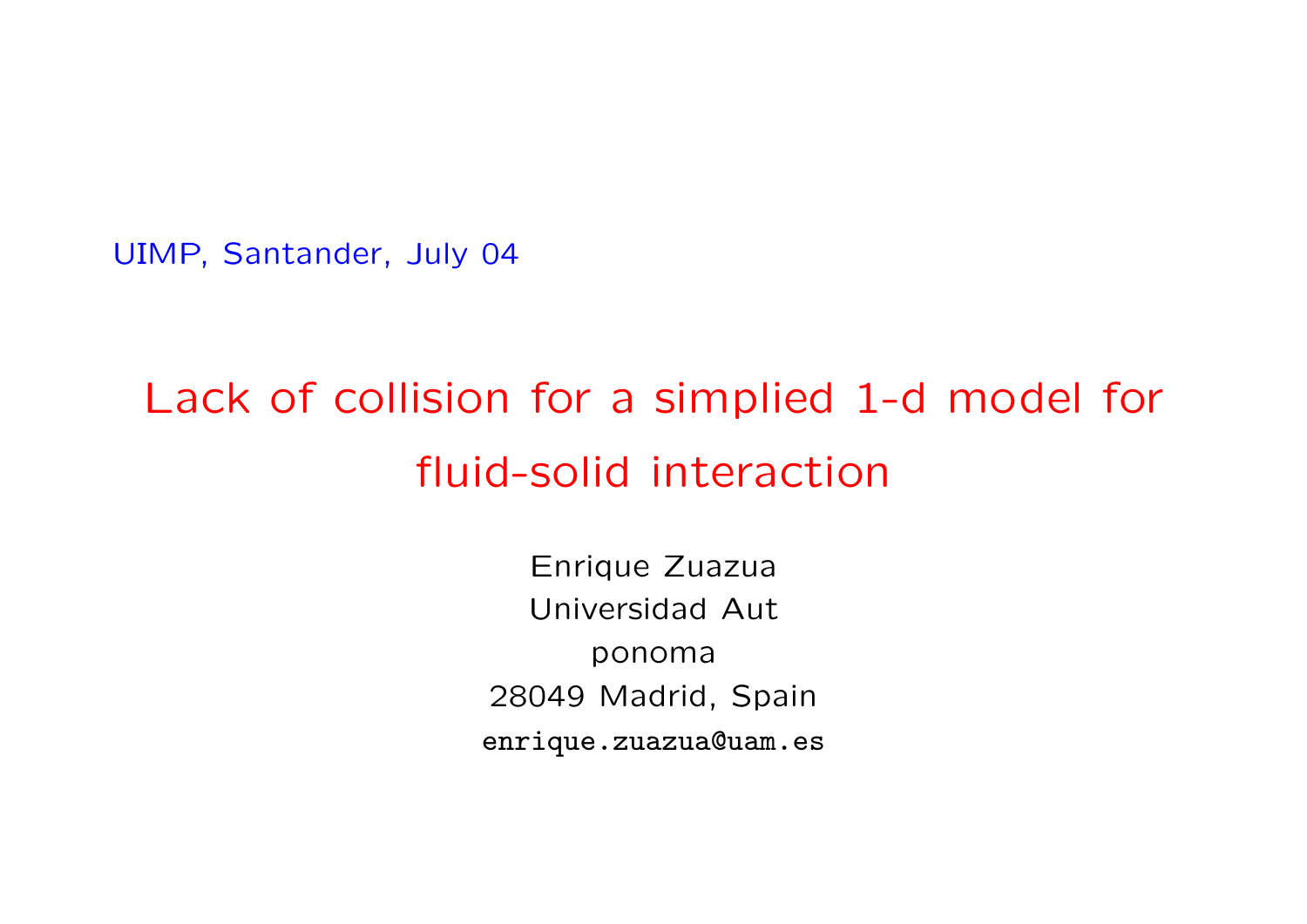J. VAZQUEZ & E. Z:, 2002, 2004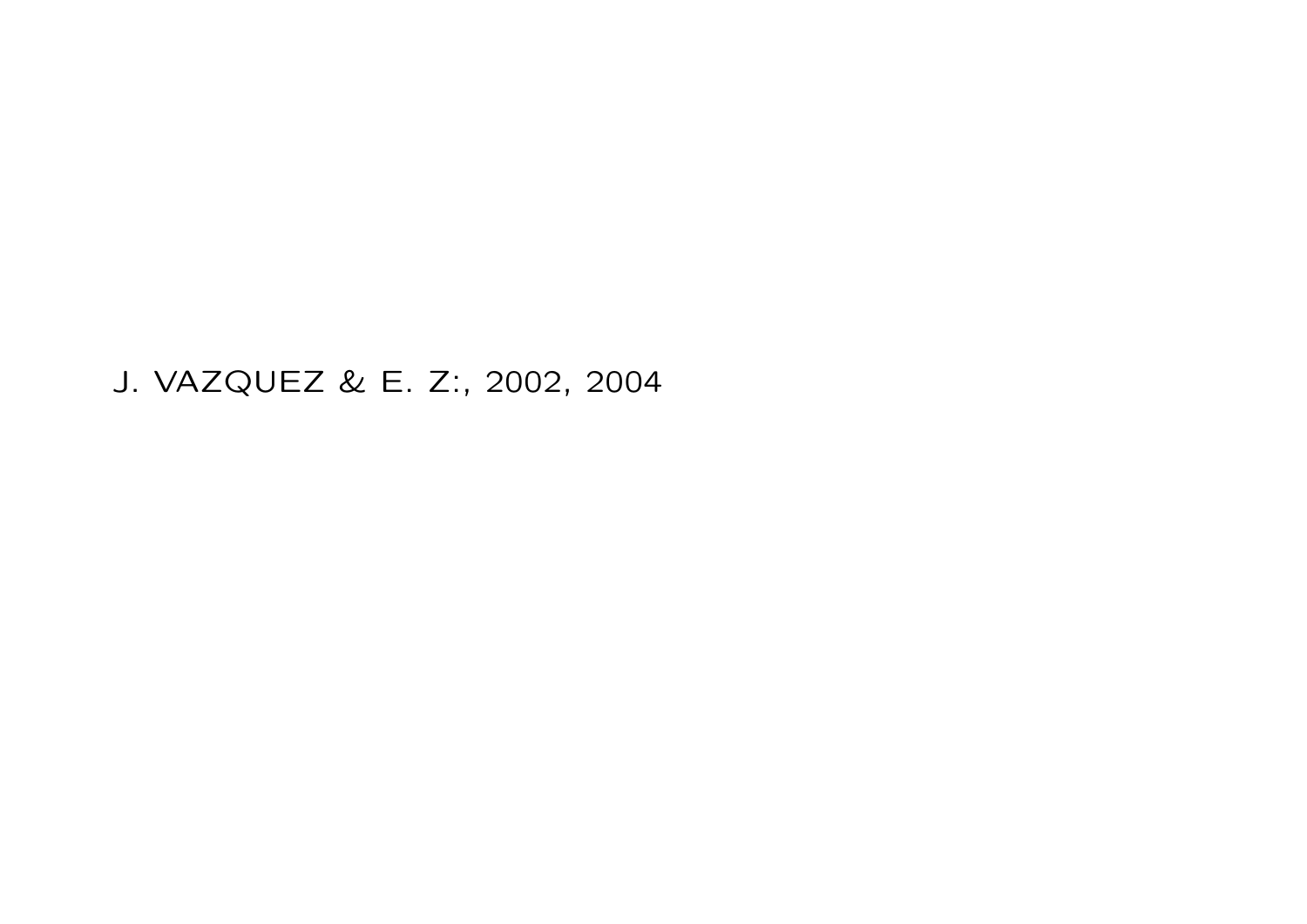We consider a simplified model for a  $1-D$  fluid containing a finite number N of point particles floating in it and located at the points  $x =$  $h_i(t)$ ,  $i = 1, \dots, N$  moving with the fluid. Without loss of generality we may assume that, in the absence of collision,

$$
h_1(t) < h_2(t) < \cdots < h_N(t), \tag{1}
$$

holds for some time  $0 < t < T$ . The complete system under consideration reads as follows:

$$
\begin{cases}\nu_t - u_{xx} + \kappa(u^2)_x = 0, & x \in I_i(t), \quad i = 0, \dots, N, \ t > 0 \\
h'_i(t) = u(h_i(t), t), & i = 1, \dots, N, \ t > 0 \\
m_i h''_i(t) = [u_x](h_i(t), t), & i = 1, \dots, N, \ t > 0 \\
u(x, 0) = u_0(x), & x \in \mathbb{R} \\
h_i(0) = h_{i,0}, & h'_i(0) = h_{i,1}, \ i = 1, \dots, N.\n\end{cases}
$$
\n(2)

Here and in the sequel,  $I_i(t)$  stand for the intervals occupied by the fluid, separated by the point particles. The masses  $m_i, i = 1, \cdots, N$ , of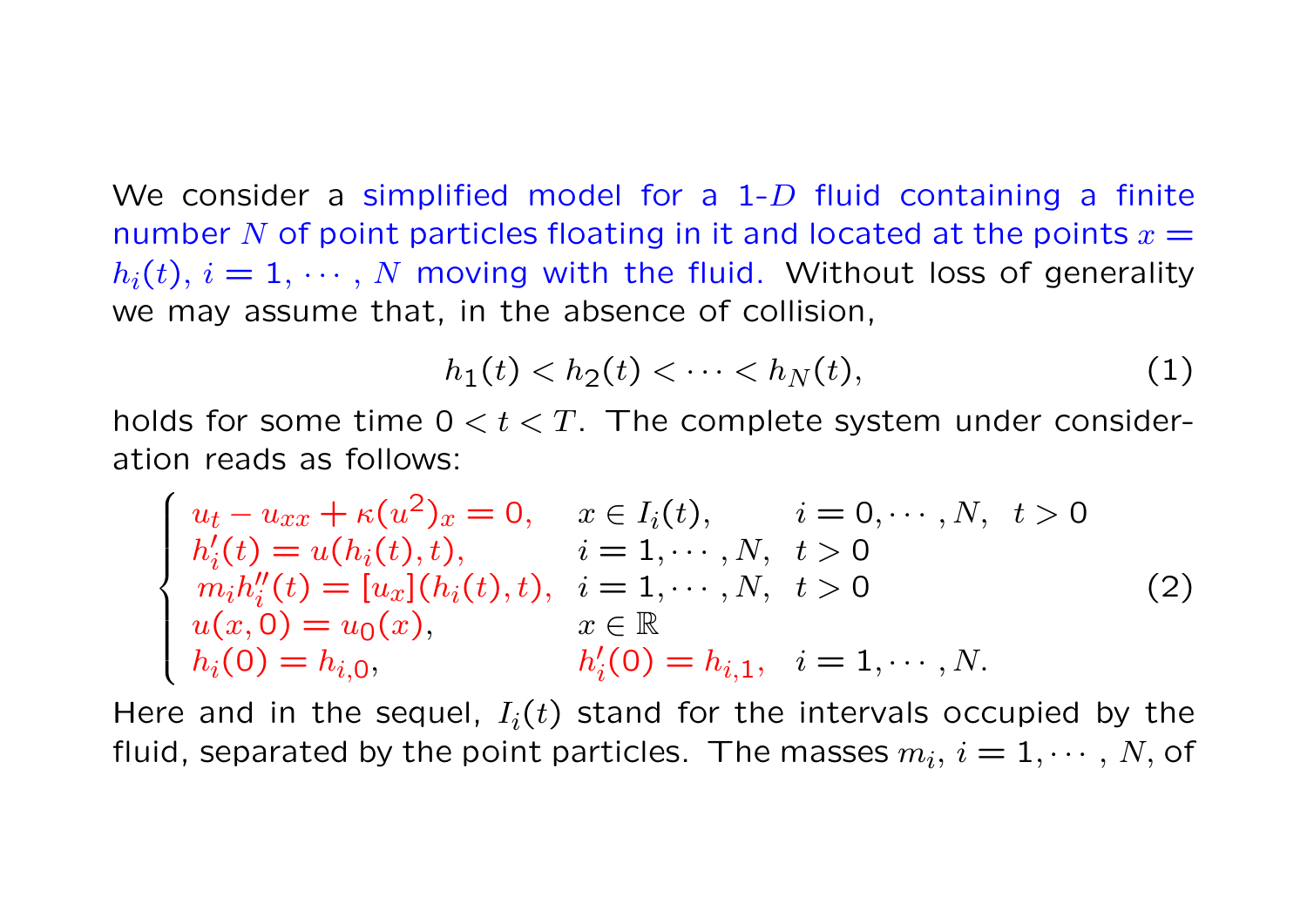the particles are positive real numbers. The coefficient  $\kappa$  measures the ratio between convection and diffusion, which for the heat equation it is zero.

 $[f](x_0)$  denotes the jump of a space function  $f(x)$  at the point  $x_0$ ,

$$
[f](x) = \lim_{s \to 0} (f(x+s) - f(x-s)).
$$

The velocities of the fluid and the particles coincide, and each particle is accelerated by the difference of the velocity gradient on both sides of it. Thus, the velocity gradient acts as a pressure.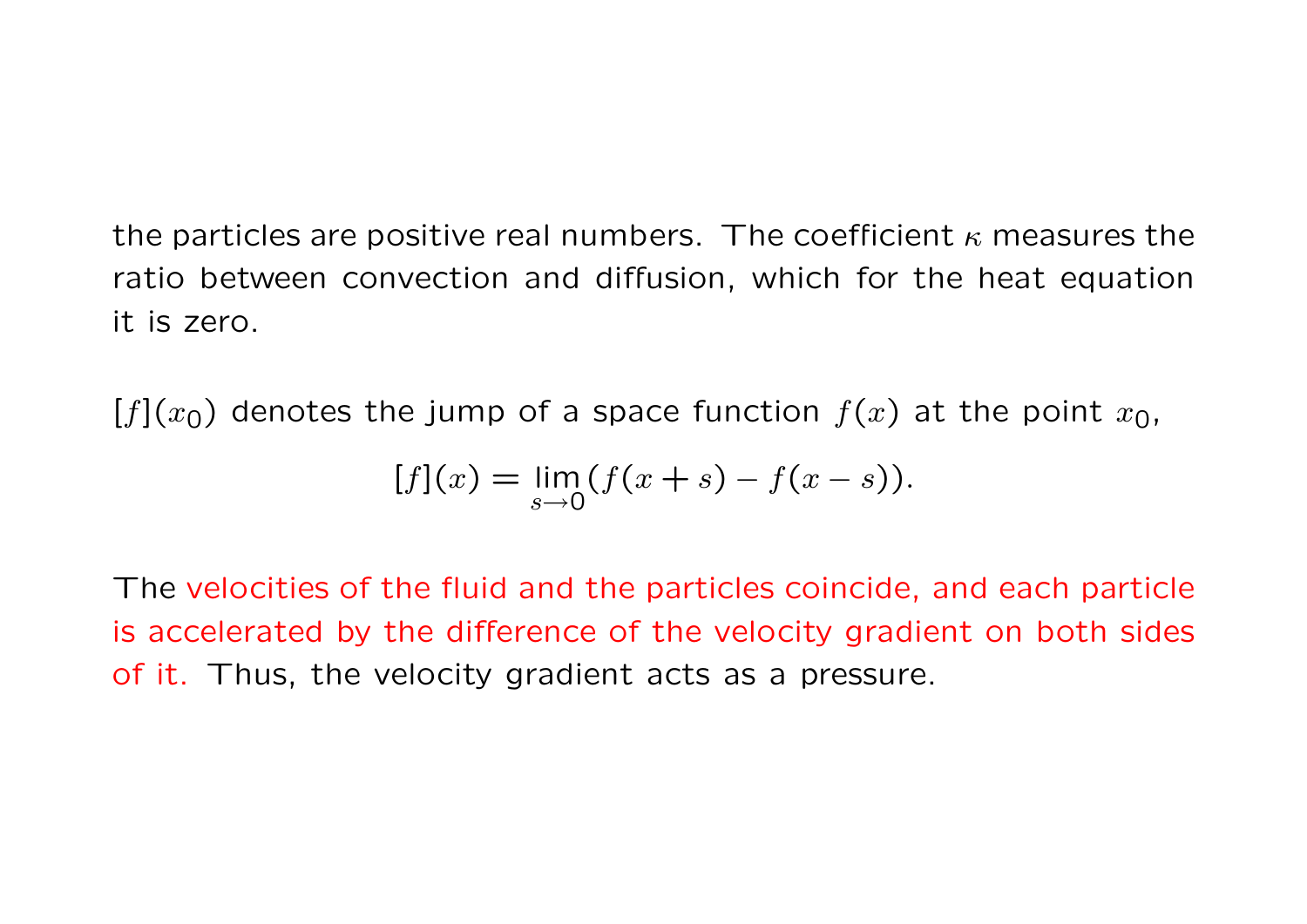The system can be viewed as a free-boundary problem. One may construct local in time solutions with the regularity that corresponds to the usual strong solutions of fluid flow theory. That is to say:  $\in C([0,T]; H^1) \cap L^2(0,T; H^2)$ .

MAIN RESULT: the particle trajectories of these solutions never meet in finite time, so that the strong solution can be uniquely continued for all time.

The occurs for the Dirichlet problem in a bounded interval or on the half line, whose boundary represents a rigid wall. In that case, we prove that no finite-time collision with the wall occurs and the strong solution exists globally in time.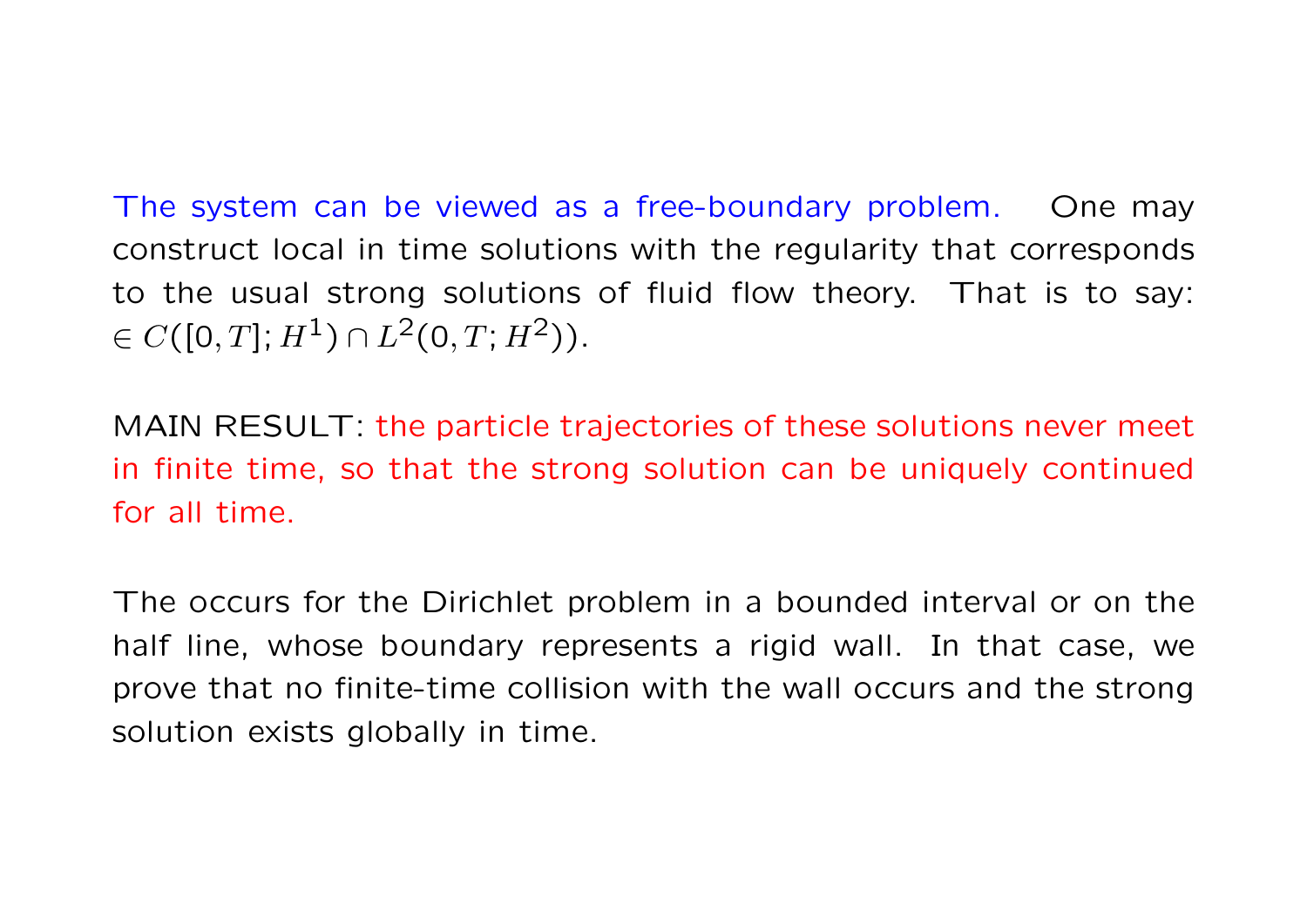Once no-collision is proved, solutions are global in time: We can the also obtain their asymptotic form as  $t \to \infty$ :

\* The fluid solution converges to a self-similar solution of the Burgers equation. Thus, to a first order, the effct of the masses vanishes.

 $*$  Then, the particles, float freely in the fluid, following parabolic trajectories that we can explicitly compute.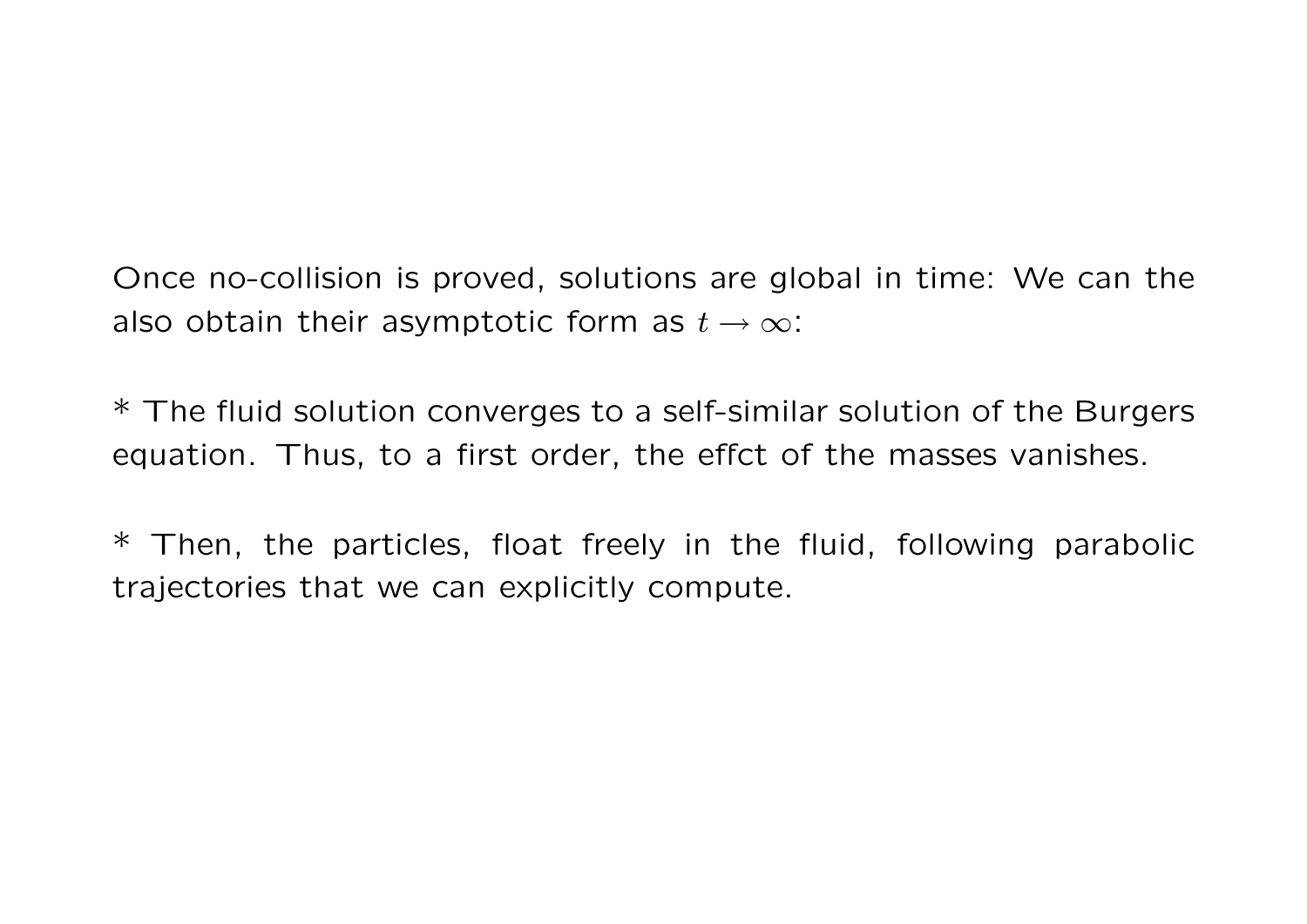The problem of collision for fluids governed by the Navier-Stokes equations is open in both variants: whether two rigid bodies may collide or whether one rigid body may collide with the exterior boundary.

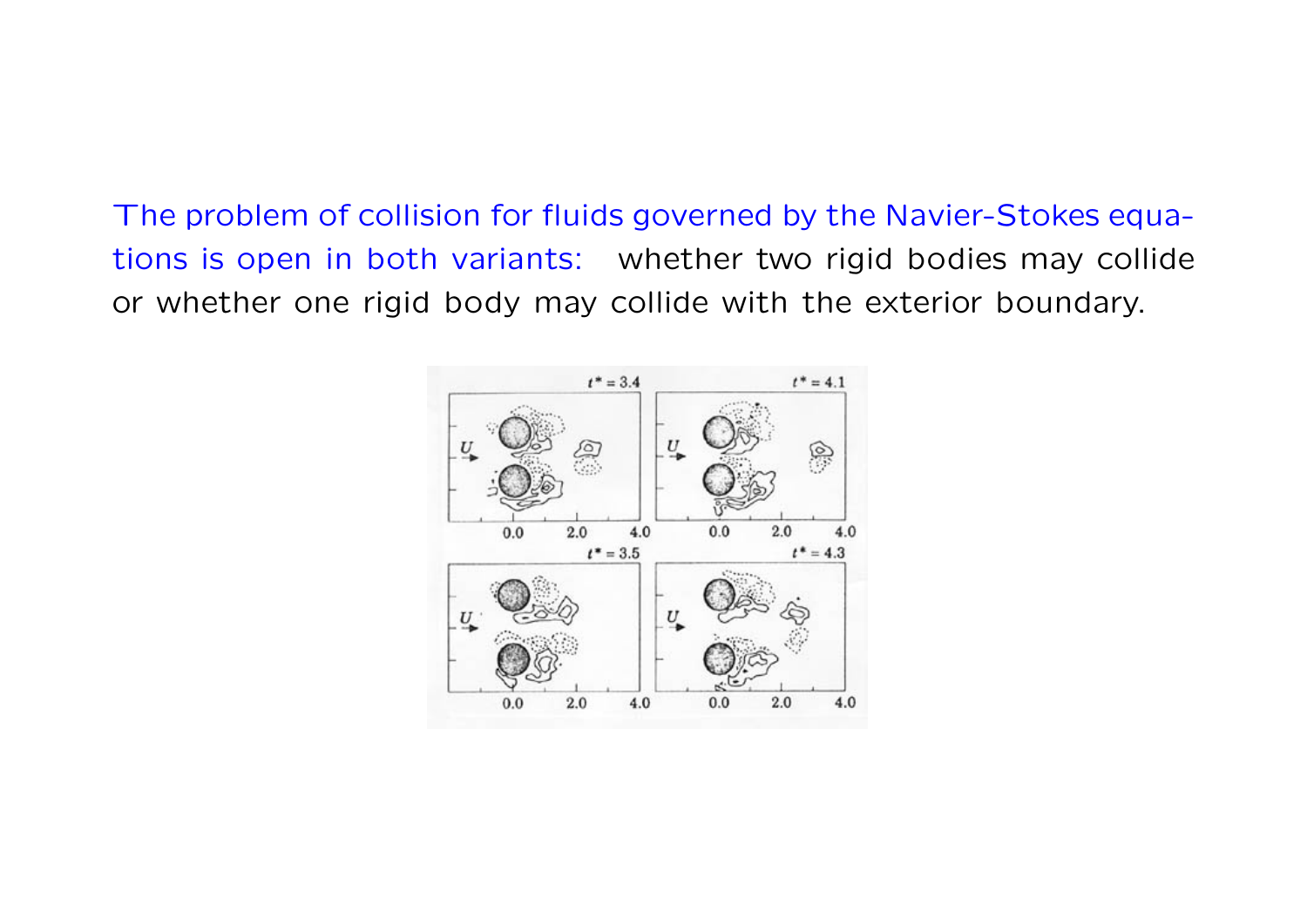Theorem 1 (Existence of strong solutions without collision) Let  $u_0 \in H^1(\mathbb{R})$ , and let us for  $i = 1, \dots, N$  have quantities  $h_{i,0}, h_{i,1}, m_i \in \mathbb{R}$ be such that

$$
-\infty < h_{1,0} < h_{2,0} < \cdots < h_{N,0} < \infty,\tag{3}
$$

and  $m_i > 0$ . Under the compatibility conditions

$$
u_0(h_{i,0}) = h_{i,1}, \quad i = 1, \cdots, N,
$$
\n(4)

there exists a unique global solution  $(u, h_1(t), \cdots, h_N(t))$  of Problem (P) such that

$$
u \in C([0,\infty); H^1(\mathbb{R})), \quad u_{xx} \in L^2(Q^i), i = 0, ..., N,
$$
 (5)

where  $Q^i = \{(x,t) : x \in I_i(t), 0 < t < T\}$ , while the  $h_i$ 's satisfy

$$
h_i(t) \in C^1([0,\infty); \mathbb{R}), i = 1, \cdots, N, \quad h_i'' \in L^2(0,T), \tag{6}
$$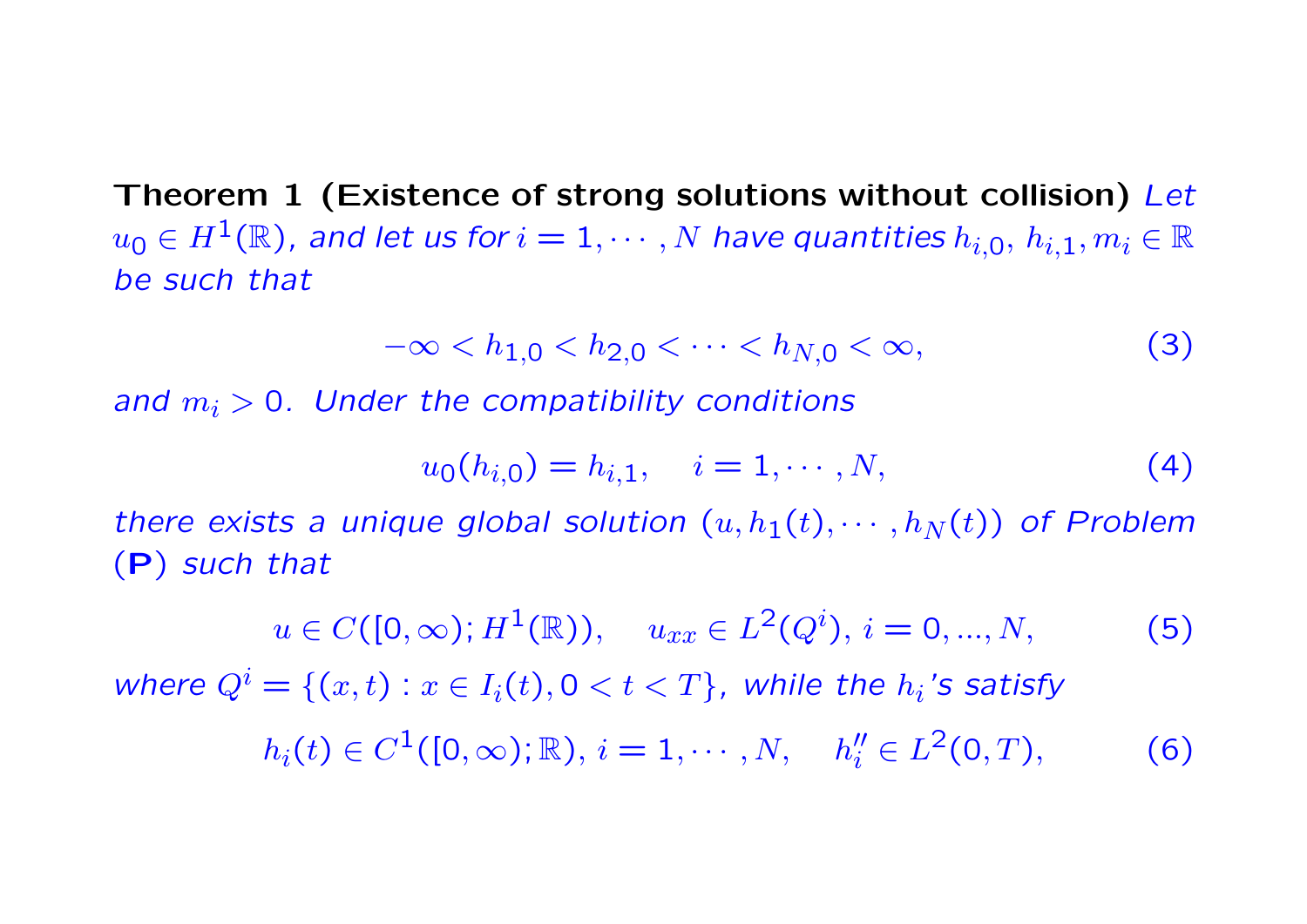for all finite  $T > 0$ , and the initial data are taken. Moreover, the particles do not collide in finite time,

$$
h_1(t) < h_2(t) < \dots < h_N(t), \quad \forall t > 0. \tag{7}
$$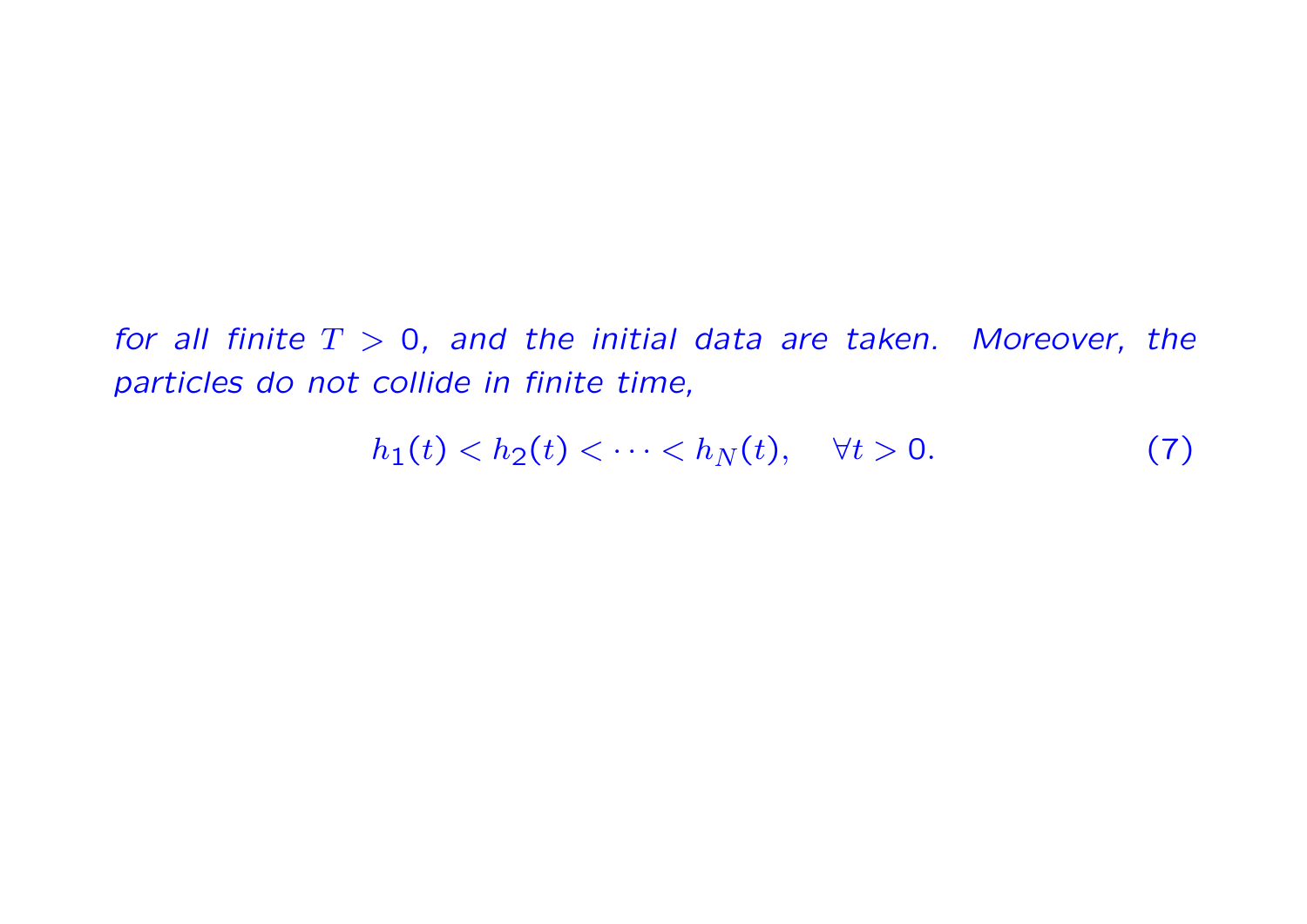Theorem 2 (Asymptotic behavior) Under the assumptions of Theorem 1 and assuming further that  $u_0 \in L^1(\mathbb{R})$  it follows that

$$
t^{(1-1/p)/2} \parallel u(t) - U(t) \parallel_{L^p} \to 0, \text{ as } t \to \infty
$$
 (8)

for all  $1 \leqslant p \leqslant \infty$ , where

$$
U(x,t) = \frac{1}{t^{1/2}} f_M(x/\sqrt{t})
$$
\n(9)

is the self-similar solution of Burger's equation, satisfying

$$
\begin{cases}\n u_t - u_{xx} + \kappa (u^2)_x = 0, & x \in \mathbb{R}, \ t > 0 \\
 u(x, 0) = M \delta_0,\n\end{cases}
$$
\n(10)

where  $\delta_0$  denotes the Dirac delta at the origin and the asymptotic momentum M is given by

$$
M = \int_{\mathbb{R}} u_0(x) dx + \sum_{i=1}^{N} m_i h_{i,1}.
$$
 (11)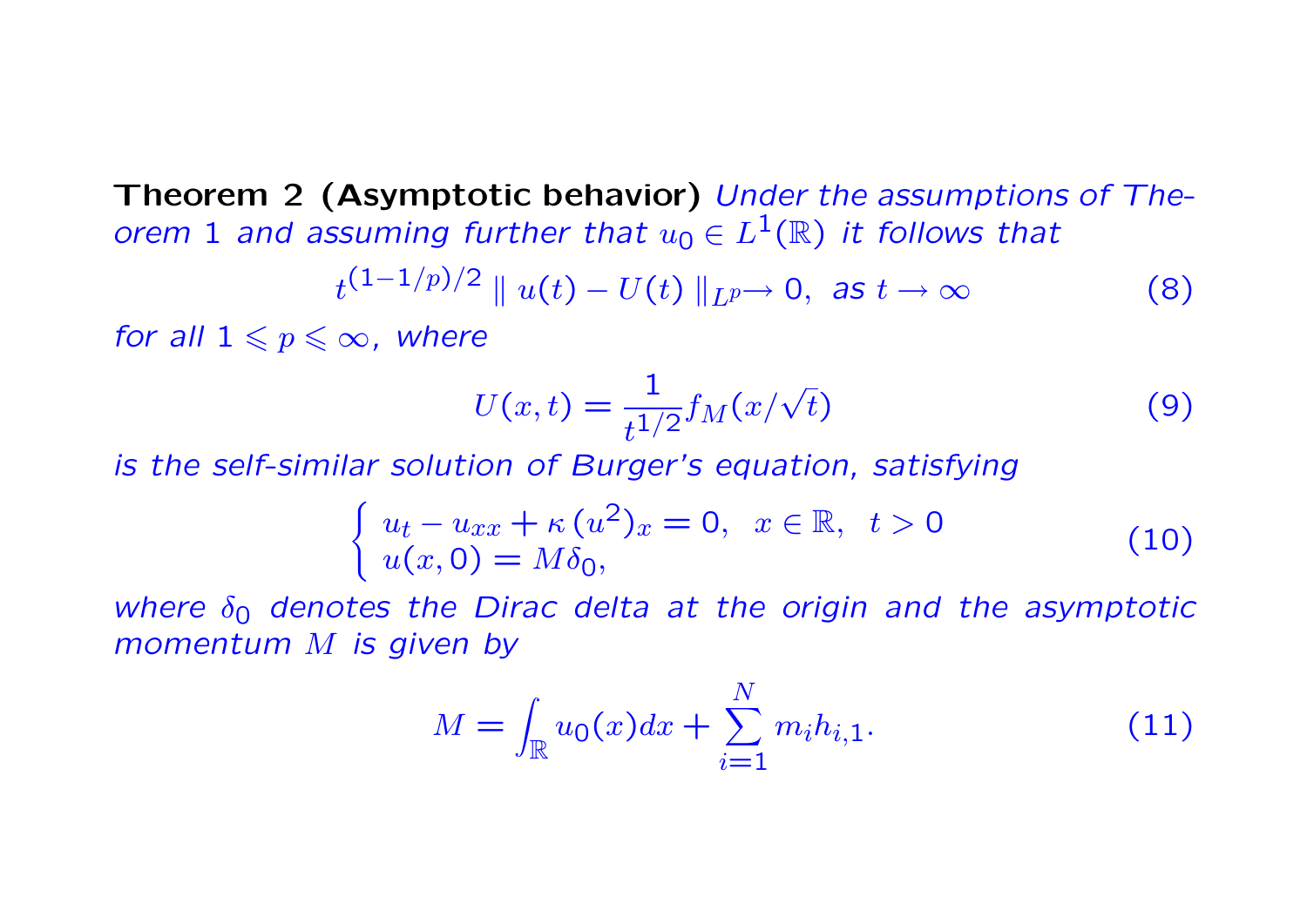If  $M > 0$ , we also have

$$
t^{-1/2}|h_i(t) - c\sqrt{t}| \to 0, \text{ as } t \to \infty, i = 1, \cdots, N
$$
 (12)

where  $c > 0$  is uniquely determined by the equation

$$
f_M(c) = c/2. \tag{13}
$$

Moreover,

$$
t^{1/2} \left| h'_i(t) - \frac{c}{2\sqrt{t}} \right| \to 0, \, t \to \infty, \, i = 1, \cdots, N. \tag{14}
$$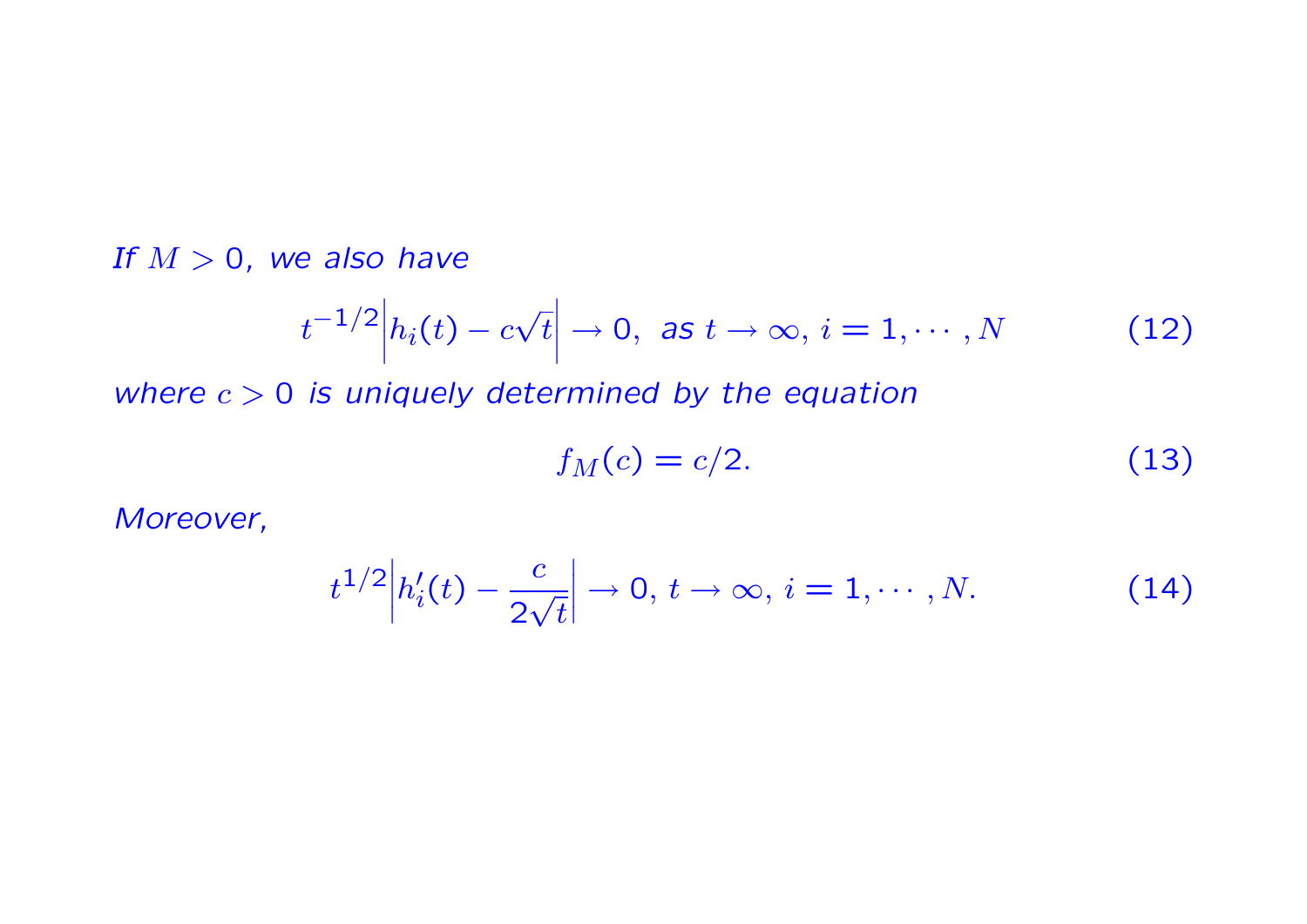## STRATEGY:

Assuming that the point particles are located at different points at the initial time (which is one of the main assumptions of Theorem 1 above), a change of variables allows to reduce it to finding a fixed point in a suitable functional setting. Methods of the theory of evolution equations and fixed point arguments allow us to prove the local in time existence and uniqueness. Then, solutions may be extended to the maximal existence time  $[0, T)$ . Global existence is then equivalent to the fact that  $T = \infty$ . The study of global solvability needs uniform global estimates.

The *energy* 

$$
E(t) = \frac{1}{2} \int_{\mathbb{R}} u^2 dx + \frac{1}{2} \sum_{i=1}^{N} m_i |h'_i(t)|^2
$$
 (15)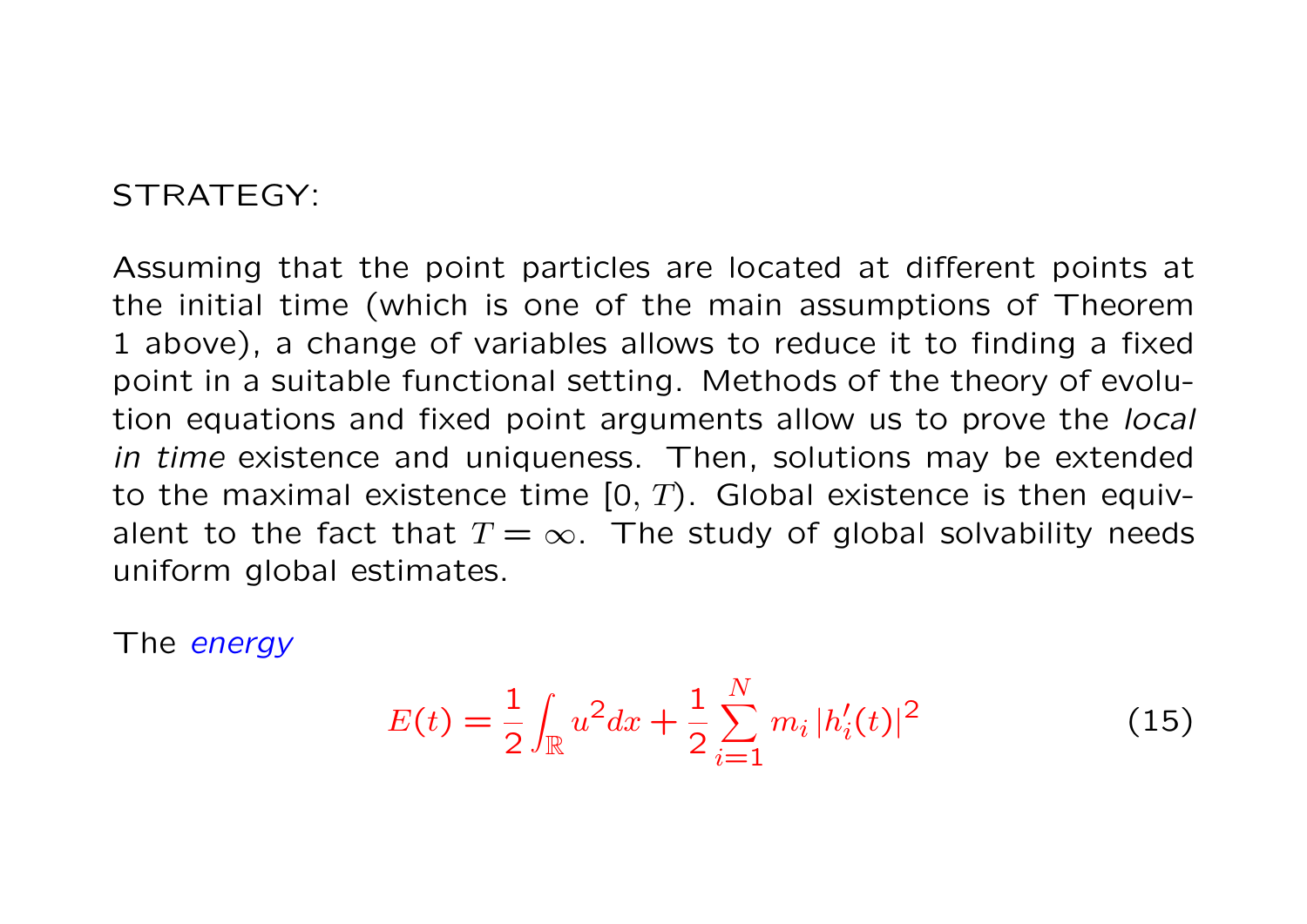is dissipated along trajectories according to the dissipation law

$$
\frac{dE(t)}{dt} = -\int_{\mathbb{R}} |u_x(x,t)|^2 dx.
$$
 (16)

This shows that the energy does not blow-up while solutions exist.

The existence of strong solutions needs additional estimates which are obtained essentially by using  $u_{xx}$  as test function.

However, these facts are not sufficient to guarantee global existence. Indeed, the classical continuation argument allowing to extend the solution for all  $t > 0$  requires of knowing a priori that the particles do not collide. Thus, the key point in the proof of Theorem 1 is establishing the lack of collision property (7). Our proof of that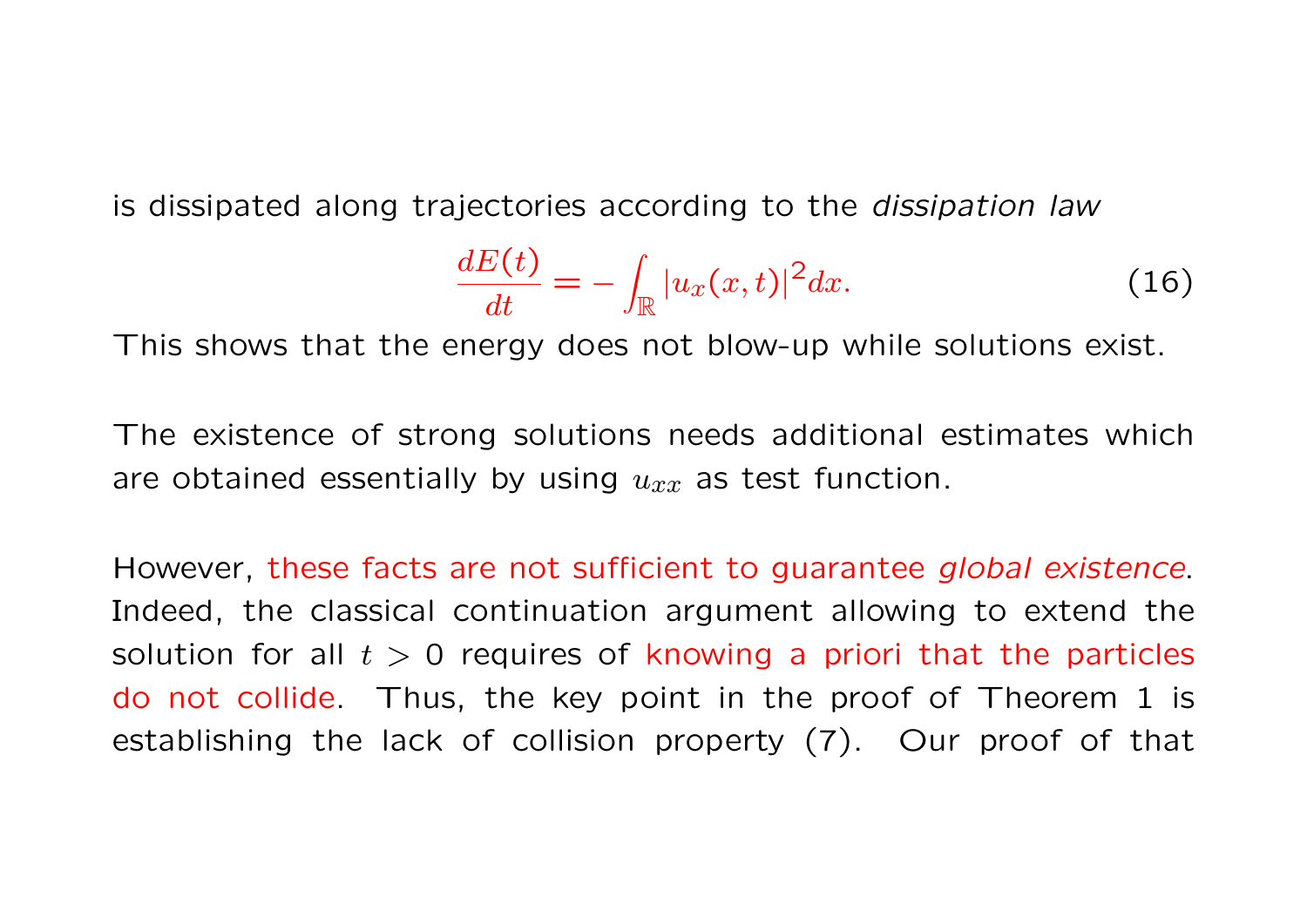fact is based on the simple observation that the particle dynamics is governed by the ordinary differential equation (ODE):

$$
h'_{i}(t) = u(h_{i}(t), t), t > 0, \quad i = 1, \cdots, N.
$$
 (17)

Thus, if two particles collide in, say, time  $t = T > 0$ , (without loss of generality we may assume that the colliding particles are located at the points  $h_1(t)$  and  $h_2(t)$ ), both solve the Cauchy problem

$$
\begin{cases}\nh'_i(t) = u(h_i(t), t), & 0 \leq t < T, i = 1, 2 \\
h_1(T) = h_2(T).\n\end{cases}
$$
\n(18)

Problem: to show uniqueness of solutions backwards in time. It is sufficient to show that  $u(h, t)$  is Lipschitz continuous in the space variable  $h$ , since  $u$  enters in (18) as the nonlinearity of the ODE, together with some integrability property in time. This regularity is